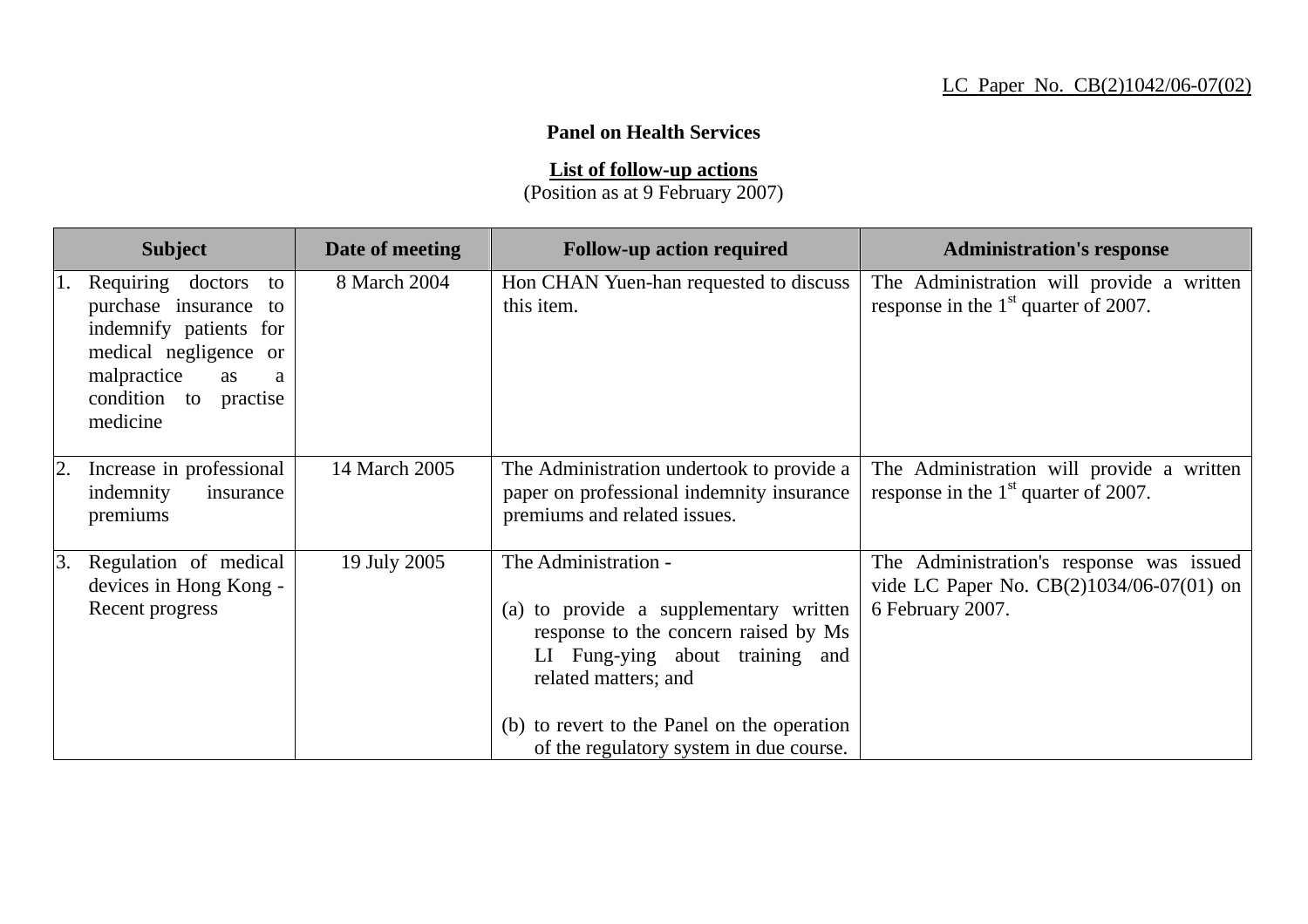|    | <b>Subject</b>                                       | Date of meeting                                                          | <b>Follow-up action required</b>                                                                                                                                                                                                                                                                                                                                                                                                                                                                            | <b>Administration's response</b>                                                                  |
|----|------------------------------------------------------|--------------------------------------------------------------------------|-------------------------------------------------------------------------------------------------------------------------------------------------------------------------------------------------------------------------------------------------------------------------------------------------------------------------------------------------------------------------------------------------------------------------------------------------------------------------------------------------------------|---------------------------------------------------------------------------------------------------|
| 4. | Develop a<br>computerised organ<br>donation database | 13 February 2006                                                         | The Administration agreed to submit a<br>progress report in due course on the work<br>it had done in establishing a computerised<br>organ donation database as a central<br>registry of organ donors.                                                                                                                                                                                                                                                                                                       | The issue is scheduled to be discussed in the<br>Panel on Health Services on 12 February<br>2007. |
| 5. | Fu Shan Public<br>Mortuary incident                  | 31 March 2006                                                            | The Administration -<br>(a) to provide a paper after the meeting<br>setting out the disciplinary actions<br>taken by the Administration, if any,<br>against the frontline and management<br>staff who had committed dereliction of<br>duty in the incident; and<br>(b) to inform the Panel in three to six<br>months' time of the progress made in<br>taking forward the medium and<br>long-term measures recommended by<br>the Independent Committee on the<br>incident of the Fu Shan Public<br>Mortuary. | The Administration will provide a written<br>response in the $2nd$ quarter of 2007.               |
|    | 6. Discharge planning in<br>public hospitals         | 12 June 2006<br>(joint meeting with the<br>Panel on Welfare<br>Services) | The Administration was requested to<br>provide a written response to the views<br>expressed by deputations about the lack of<br>community<br>support<br>services<br>for<br>discharged patients.<br>Upon receipt,<br>another joint meeting could be held to<br>follow up the matter.                                                                                                                                                                                                                         | The Administration will provide a written<br>response in due course.                              |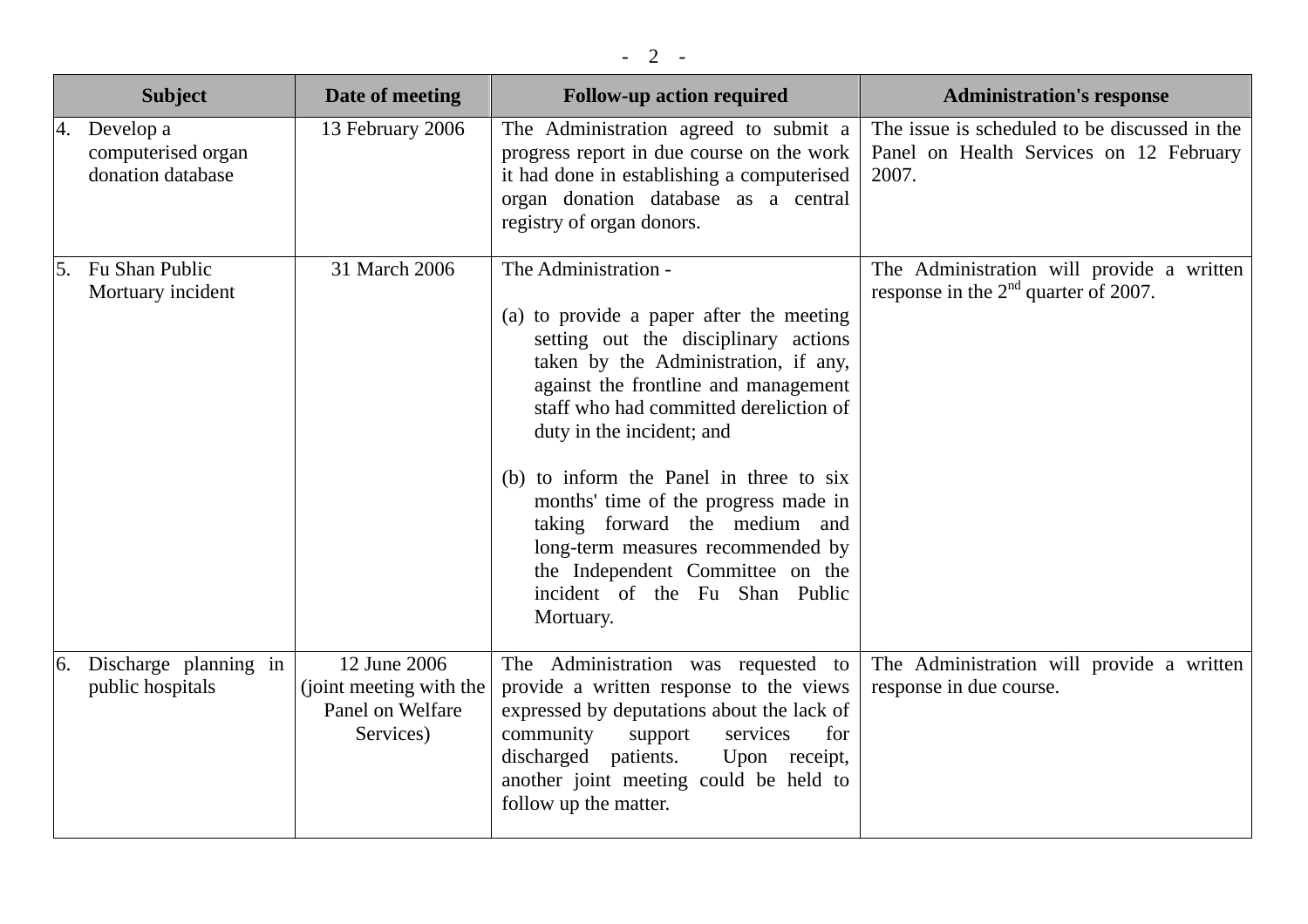| <b>Subject</b>                                                                                     | Date of meeting   | <b>Follow-up action required</b>                                                                                                                                                                                                                                                                                                                                                                                                                   | <b>Administration's response</b>                                                                           |
|----------------------------------------------------------------------------------------------------|-------------------|----------------------------------------------------------------------------------------------------------------------------------------------------------------------------------------------------------------------------------------------------------------------------------------------------------------------------------------------------------------------------------------------------------------------------------------------------|------------------------------------------------------------------------------------------------------------|
| of<br>Enforcement<br>Undesirable<br>Medical<br>Advertisements<br>Ordinance<br>(UMAO)<br>(Cap. 231) | 25 September 2006 | The Administration was requested<br>to<br>provide in writing the following -<br>(a) a breakdown of the warning letters<br>issued to newspapers and magazines<br>and a breakdown of organisations<br>against which legal actions were taken<br>in $2004$ ; and<br>(b) examples of the cases which had led<br>and had failed to lead to prosecution<br>respectively under the UMAO, as well<br>as the penalties for cases resulted in<br>conviction. | The Administration's response was issued<br>vide LC Paper No. $CB(2)1035/06-07(01)$ on<br>6 February 2007. |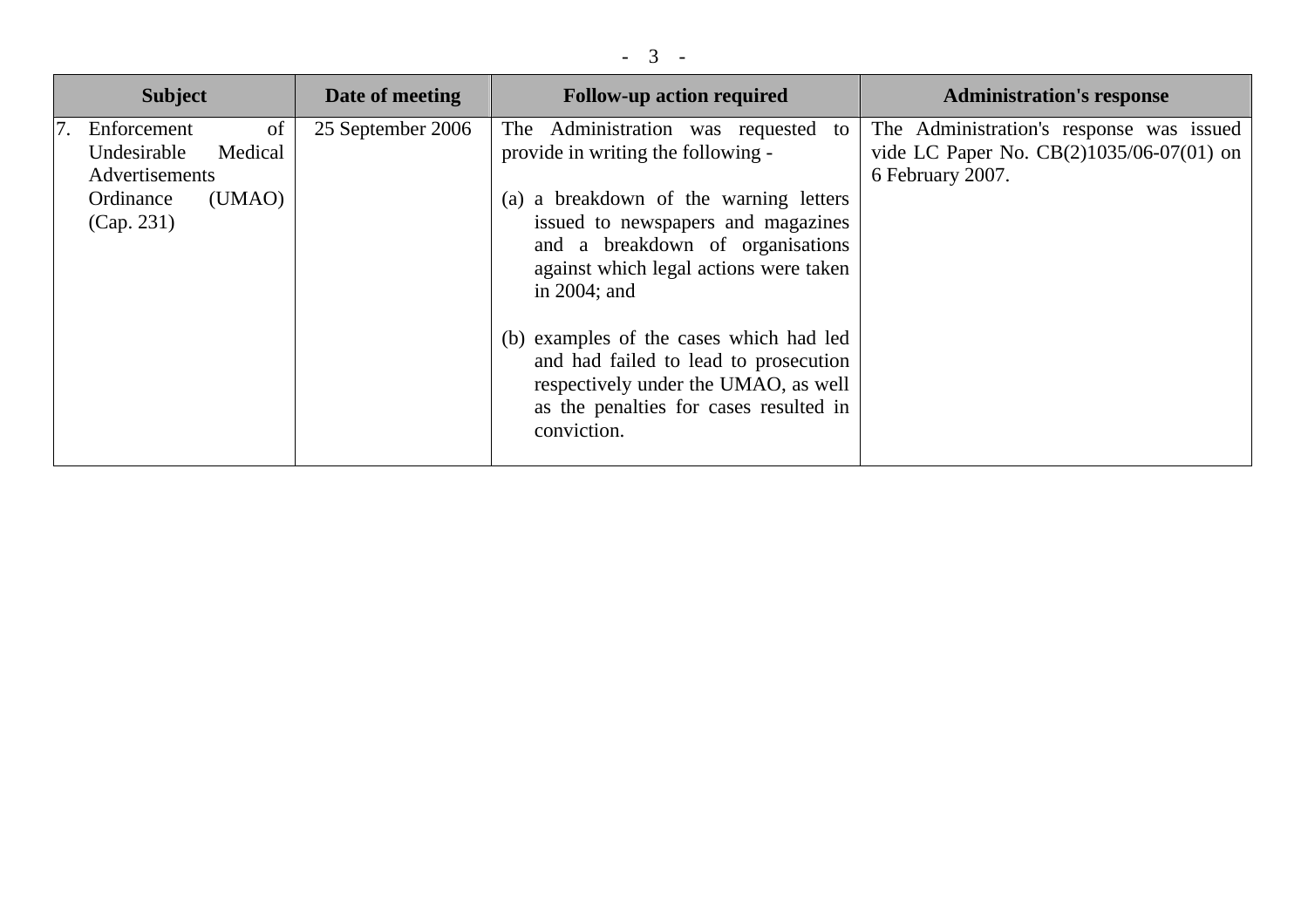|    | <b>Subject</b>                                                    | Date of meeting  | <b>Follow-up action required</b>                                                                                                                                                                                                                                                                                                                                                                                                                                                                                                                                                                                                                                                                                                                                                                                                                                                                                                                                                                                                                                                                                                                                            | <b>Administration's response</b>                                                                                                                                                                                                                                                                                        |
|----|-------------------------------------------------------------------|------------------|-----------------------------------------------------------------------------------------------------------------------------------------------------------------------------------------------------------------------------------------------------------------------------------------------------------------------------------------------------------------------------------------------------------------------------------------------------------------------------------------------------------------------------------------------------------------------------------------------------------------------------------------------------------------------------------------------------------------------------------------------------------------------------------------------------------------------------------------------------------------------------------------------------------------------------------------------------------------------------------------------------------------------------------------------------------------------------------------------------------------------------------------------------------------------------|-------------------------------------------------------------------------------------------------------------------------------------------------------------------------------------------------------------------------------------------------------------------------------------------------------------------------|
| 8. | <b>Registration of Chinese</b><br>medicine practitioners<br>(CMP) | 13 November 2006 | The Administration was requested to -<br>(a) provide a written response in three<br>weeks' time to the issues raised by<br>members in relation to the allegation<br>made by a group of students of a<br>part-time degree course in Chinese<br>medicine offered by<br>the Open<br>University of Hong<br>Kong in<br>collaboration with<br>the<br>Xiamen<br>University, including, inter alia, the<br>following: whether the Chinese<br>Medicine Council of Hong Kong<br>(CMC) had indeed informed all local<br>universities in 2000 that part-time<br>undergraduate<br>degree<br>course<br>in<br>medicine<br>Chinese<br>would<br>be<br>recognised by the Practitioners Board,<br>the reason why the Practitioners Board<br>changed its policy in 2002 that only<br>five-year<br>full-time<br>on campus<br>undergraduate degree course<br>in<br>medicine<br>Chinese<br>would<br>be<br>recognised, as well as the reason for<br>adopting a<br>grandfathering<br>not<br>approach on students affected;<br>(b) provide information on the number of<br>listed CMPs who were in the same<br>predicament as the students mentioned<br>in paragraph (a) above as far as<br>possible; | The Administration's response for (a) was<br>issued<br>vide<br>LC<br>Paper<br>No.<br>CB(2)576/06-07(01) on 6 December 2006.<br>The Administration will provide a written<br>response to (b) and (c) in the $1st$ quarter of<br>2007.<br>The Administration will report back on (d) at<br>the Panel meeting in May 2007. |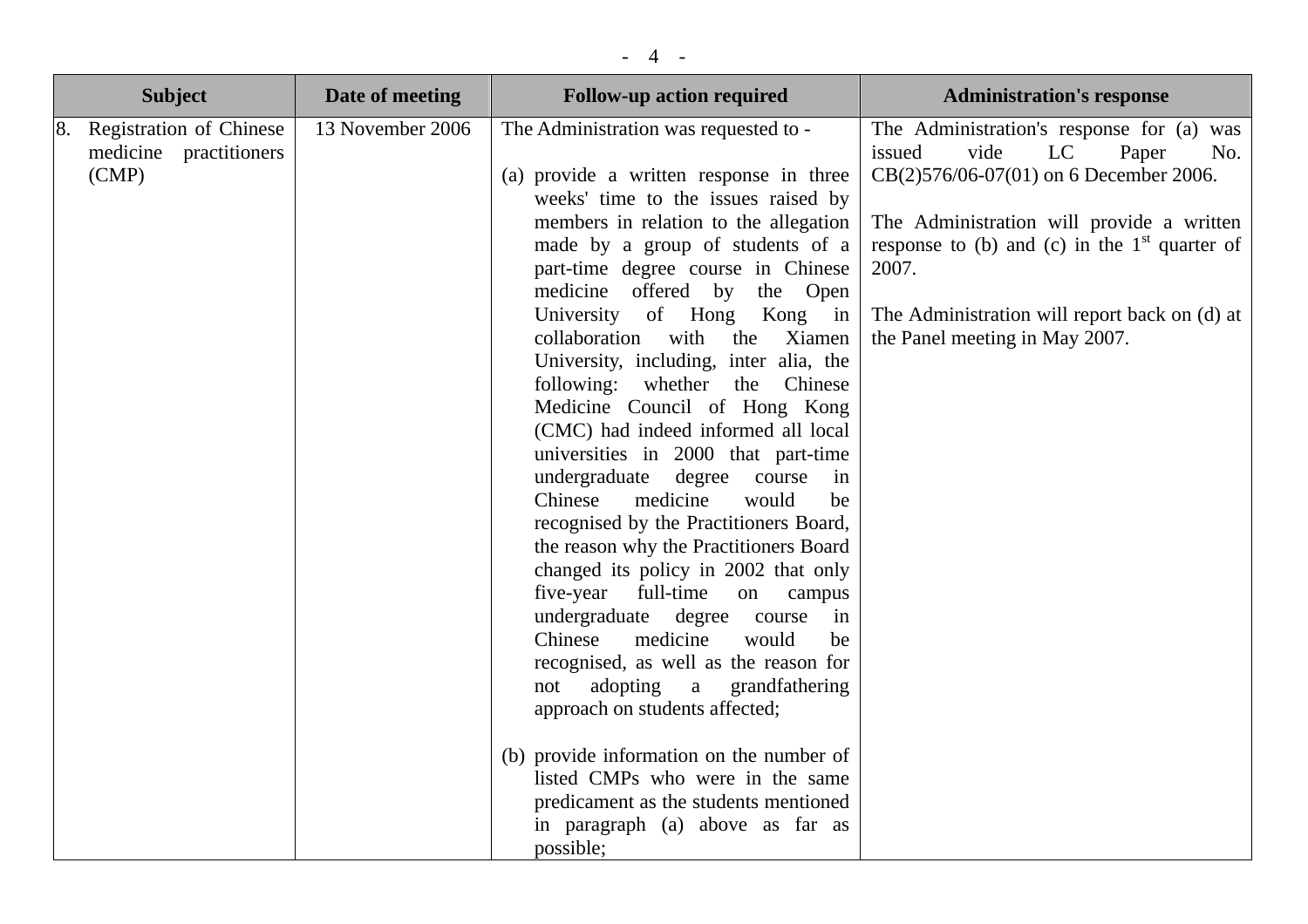| <b>Subject</b>                        | Date of meeting  | <b>Follow-up action required</b>                                                                                                                                                                                                                                                                                                                                                                                                                                                 | <b>Administration's response</b>                                                                                                                                                                                           |
|---------------------------------------|------------------|----------------------------------------------------------------------------------------------------------------------------------------------------------------------------------------------------------------------------------------------------------------------------------------------------------------------------------------------------------------------------------------------------------------------------------------------------------------------------------|----------------------------------------------------------------------------------------------------------------------------------------------------------------------------------------------------------------------------|
|                                       |                  | (c) provide information about the number<br>of appeals lodged with the CMC<br>against the decisions<br>of<br>the<br>Practitioners Board and how these<br>appeals were finally resolved since the<br>implementation of the Chinese<br>Medicine Ordinance (Cap. 549); and<br>(d) revert to the Panel when it had<br>identified other viable means to assist<br>listed CMPs to become registered<br><b>CMPs</b><br>timetable<br>and<br>for<br>implementation.                       |                                                                                                                                                                                                                            |
| Redevelopment of Yan<br>Chai Hospital | 11 December 2006 | The Administration was requested to<br>provide a response in writing to the<br>followings before submitting its funding<br>proposal to the Finance Committee for<br>approval -<br>(a) to provide information on the total<br>estimated cost and completion time for<br>the proposed project;<br>(b) to provide information<br>on the<br>projected increase in the population of<br>the Kwai Tsing and Tsuen Wan<br>District upon the completion of the<br>redevelopment project; | The Administration will provide a written<br>response before the funding proposal of the<br>Redevelopment of Yan Chai Hospital to be<br>submitted to the Public Works Subcommittee<br>and Finance Committee in April 2007. |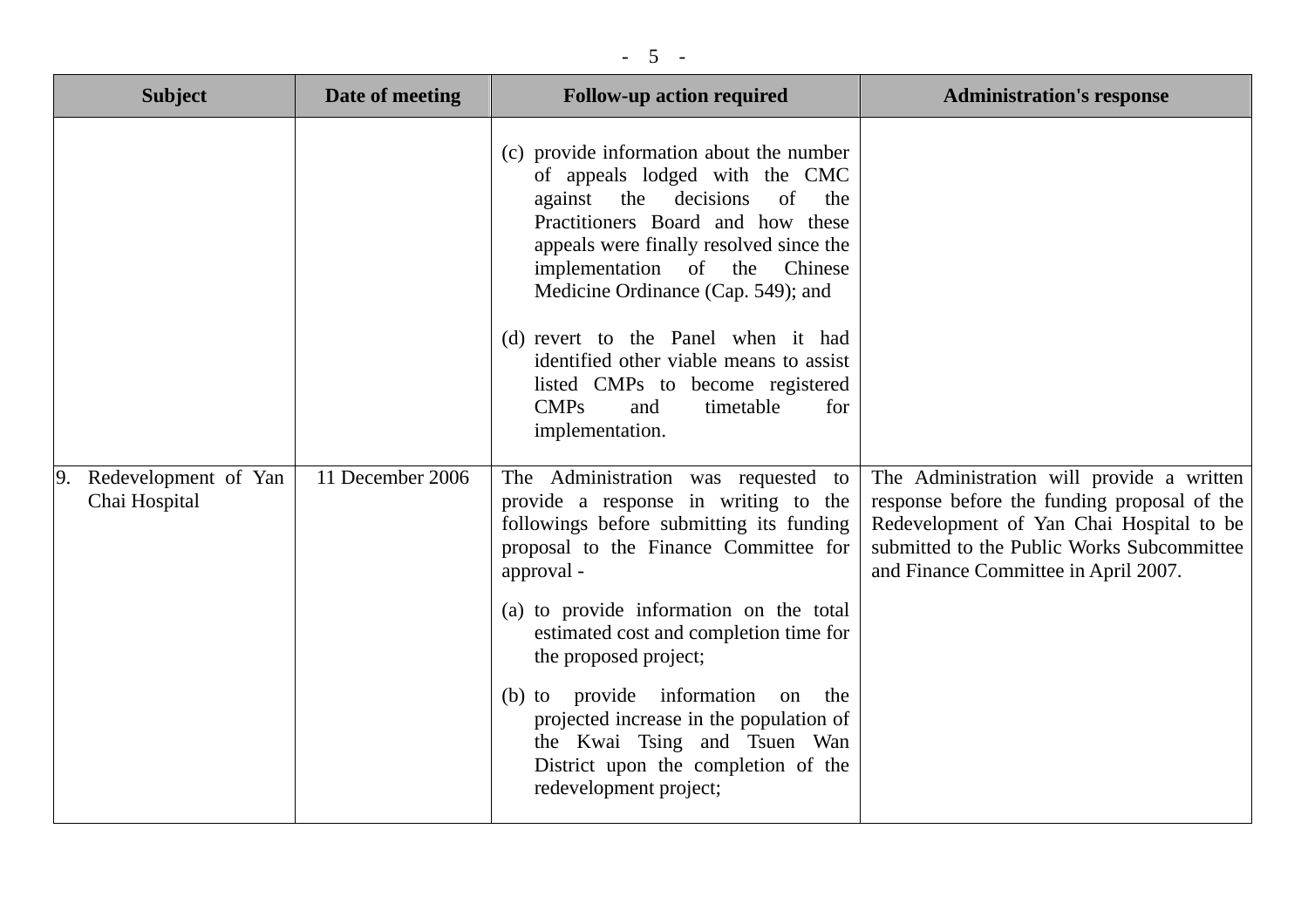## - 6 -

| <b>Subject</b> | Date of meeting | <b>Follow-up action required</b>                                                                                                                                                                                                               | <b>Administration's response</b> |
|----------------|-----------------|------------------------------------------------------------------------------------------------------------------------------------------------------------------------------------------------------------------------------------------------|----------------------------------|
|                |                 | (c) to provide information on whether the<br>proposed community health and<br>wellness centre in Yan Chai Hospital<br>would have the capacity to cope with<br>the service demand upon its<br>completion, and if so, what such<br>capacity was; |                                  |
|                |                 | (d) to provide information on the total<br>gross floor area of the new community<br>health and wellness centre, as opposed<br>to that of the existing four hospital<br>blocks earmarked for development;                                       |                                  |
|                |                 | (e) to explore into the feasibility of<br>shortening the completion time for the<br>redevelopment project;                                                                                                                                     |                                  |
|                |                 | (f) to provide information<br>on the<br>utilisation rate of obstetrics<br>and<br>gynaecology service at the Princess<br>Margaret Hospital; and                                                                                                 |                                  |
|                |                 | (g) to convey members' suggestion about<br>obstetrics<br>introducing<br>and<br>gynaecology service at Yan Chai<br>Hospital to the HA for consideration.                                                                                        |                                  |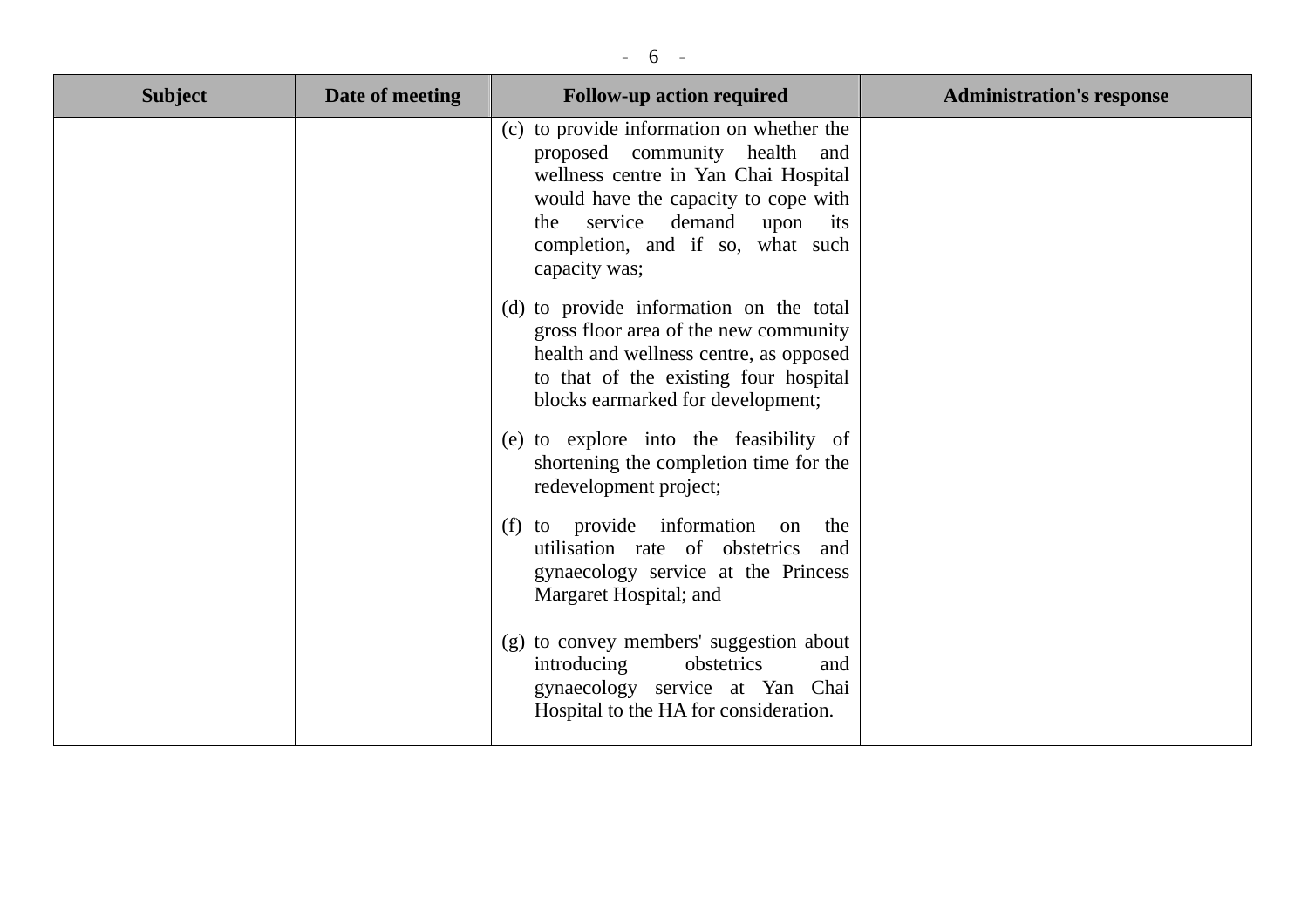| <b>Subject</b>                                                             | Date of meeting  | <b>Follow-up action required</b>                                                                                                                                                                                                                                                                                                                                                                                                                                                                                                                             | <b>Administration's response</b>                                                                                                                                                                                                                                                                                                                     |
|----------------------------------------------------------------------------|------------------|--------------------------------------------------------------------------------------------------------------------------------------------------------------------------------------------------------------------------------------------------------------------------------------------------------------------------------------------------------------------------------------------------------------------------------------------------------------------------------------------------------------------------------------------------------------|------------------------------------------------------------------------------------------------------------------------------------------------------------------------------------------------------------------------------------------------------------------------------------------------------------------------------------------------------|
| booking<br>10. Telephone<br>public<br>for<br>system<br>outpatient services | 11 December 2006 | The Administration -<br>(a) to provide all relevant information<br>pertaining to the utilisation of the<br>general outpatient clinics before and<br>after the implementation of the<br>telephone booking service;<br>(b) to consider all the views/suggestions<br>expressed by members on ways to<br>enhance the telephone booking service<br>and provide a written response in due<br>course; and<br>(c) to arrange a site visit to<br>assist<br>members<br>have<br>better<br>to<br>a<br>understanding of the operation of the<br>telephone booking system. | The Administration's response for (a) and (b)<br>vide LC<br>Paper<br>issued<br>No.<br>was<br>CB(2)972/06-07(01) on 29 January 2007.<br>For item (c), the Hospital Authority is<br>arranging a site visit for members to gain a<br>better understanding on the operation<br>including the telephone booking system of a<br>general outpatient clinic. |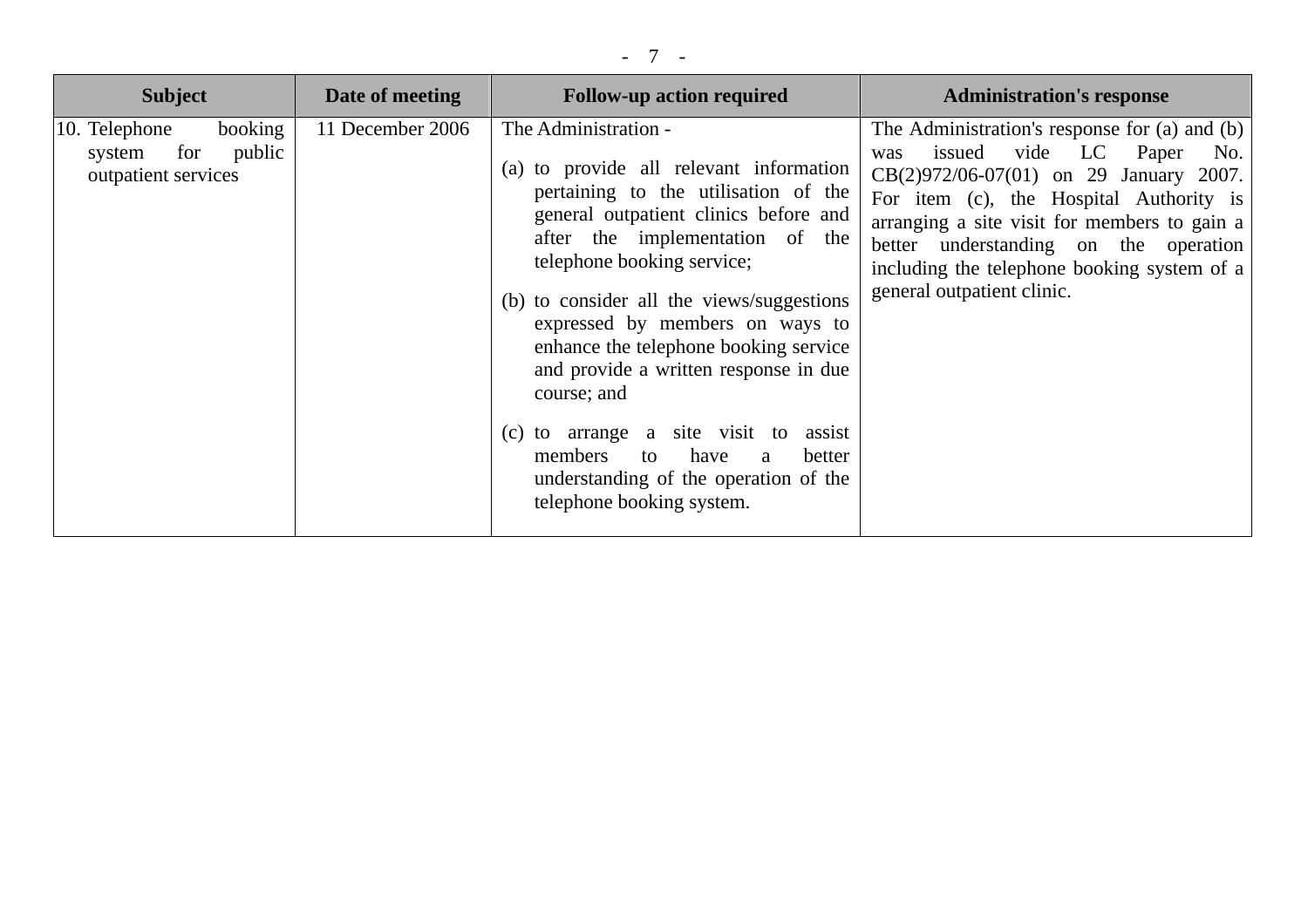| <b>Subject</b>                                                                                                                                | Date of meeting                                                                                                                                                                                                                                                                                                                                   | <b>Follow-up action required</b>                                                                                                                                                                                                              | <b>Administration's response</b> |
|-----------------------------------------------------------------------------------------------------------------------------------------------|---------------------------------------------------------------------------------------------------------------------------------------------------------------------------------------------------------------------------------------------------------------------------------------------------------------------------------------------------|-----------------------------------------------------------------------------------------------------------------------------------------------------------------------------------------------------------------------------------------------|----------------------------------|
| of<br>11. Impact<br>of use<br>8 January 2007<br>obstetric<br>services<br>by<br>Mainland<br>women on<br>of<br>public<br>resources<br>hospitals | Administration to<br>The<br>provide<br>the<br>following information<br>requested<br>by<br>members -<br>(a) total number of births in Hong Kong<br>in the whole of 2006;<br>(b) Government's estimate on the fertility<br>rate in Hong Kong on the assumption<br>that local women would have three<br>children as advocated by Chief<br>Executive; | The Administration's response for $(a)$ , $(d)$ and<br>(f) was issued vide LC Paper No.<br>CB(2)833/06-07(01) on 10 January 2007.<br>The Administration will provide a written<br>response to $(b)$ , $(c)$ and $(e)$ as soon as<br>possible. |                                  |
|                                                                                                                                               |                                                                                                                                                                                                                                                                                                                                                   | (c) operation of the companies offering<br>services to arrange for Mainland<br>pregnant women to come to Hong<br>Kong to give birth;                                                                                                          |                                  |
|                                                                                                                                               |                                                                                                                                                                                                                                                                                                                                                   | (d) breakdown of the births by private and<br>public hospitals from 2001 to 2006;                                                                                                                                                             |                                  |
|                                                                                                                                               |                                                                                                                                                                                                                                                                                                                                                   | (e) breakdown of the births by local and<br>Non-eligible women fathered by Hong<br>Kong and non-Hong Kong residents in<br>each public hospital from 2001 to<br>2006;                                                                          |                                  |
|                                                                                                                                               |                                                                                                                                                                                                                                                                                                                                                   | behaviour of Mainland<br>pregnant<br>(f)<br>women using the obstetric services of<br>public hospitals as revealed by the<br>review mentioned in paragraph 12 of<br>the Administration's paper (LC Paper<br>No. CB(2)761/06-07(03).            |                                  |